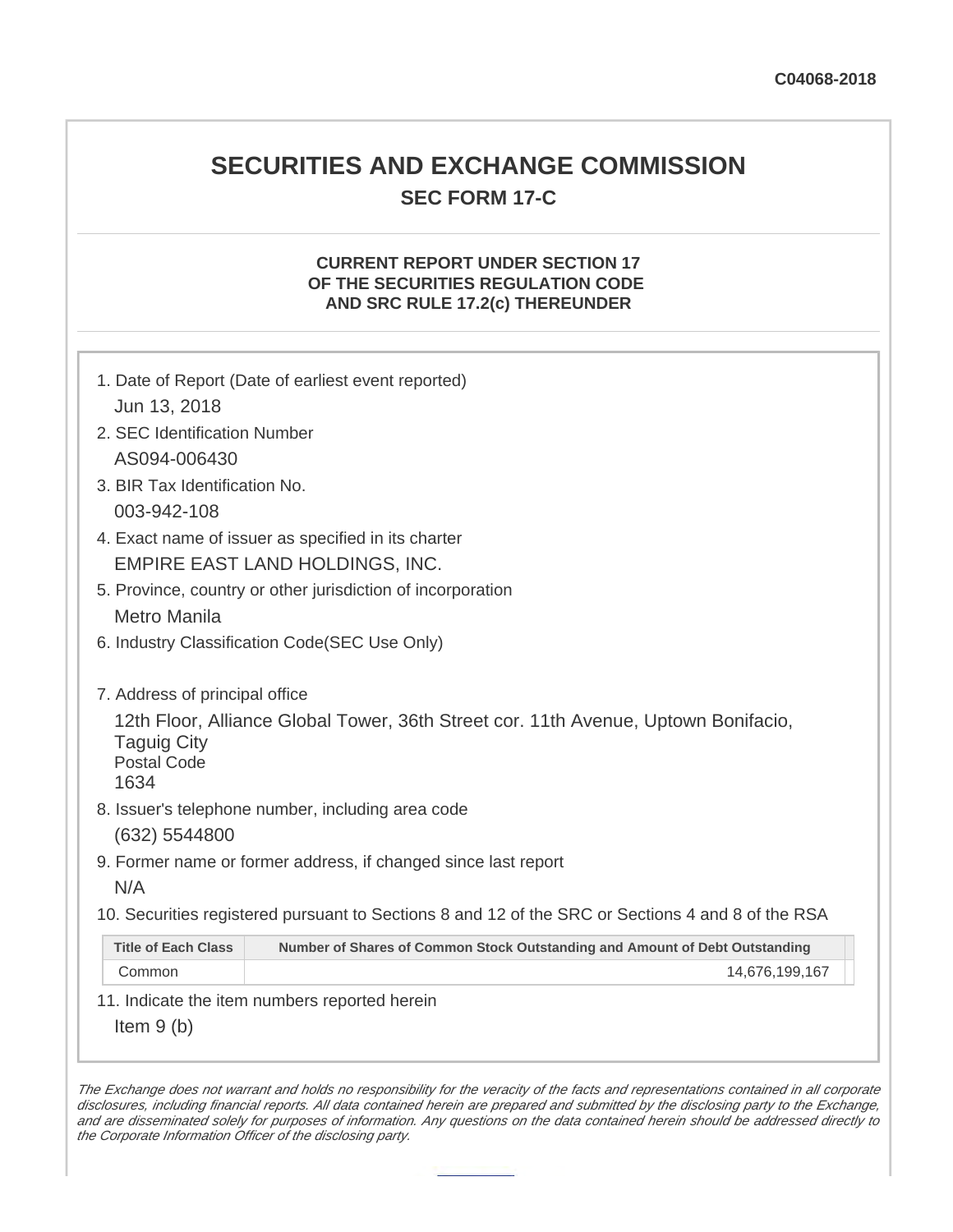

# **Empire East Land Holdings, Inc. ELI**

## **PSE Disclosure Form 4-25 - Results of Organizational Meeting References: SRC Rule 17 (SEC Form 17-C) and Section 4.4 of the Revised Disclosure Rules**

**Subject of the Disclosure**

Results of the Organizational Meeting

**Background/Description of the Disclosure**

Results of the Organizational Meeting

#### **List of elected officers for the ensuing year with their corresponding shareholdings in the Issuer**

| Name of Person                  | <b>Position/Designation</b>                                                         | Shareholdings in the<br><b>Listed Company</b> |                 | <b>Nature of Indirect</b> |
|---------------------------------|-------------------------------------------------------------------------------------|-----------------------------------------------|-----------------|---------------------------|
|                                 |                                                                                     | <b>Direct</b>                                 | <b>Indirect</b> | Ownership                 |
| Anthony<br>Charlemagne C.<br>Yu | President and Chief Executive Officer                                               |                                               | 0               |                           |
| Ricky S. Libago                 | Executive Vice President                                                            | 0                                             | $0 -$           |                           |
| Evelyn G. Cacho                 | Senior Vice President, Corporate Information Officer<br>and Compliance Officer      | 35,240                                        | $\Omega$        |                           |
| Ricardo B.<br>Gregorio          | First Vice President for Human Resources and General<br>and Administration Services | 0                                             | 0               |                           |
| Jhoanna Lyndelou<br>T. Llaga    | First Vice President for Marketing                                                  | 0                                             | 0               |                           |
| Kim Camille<br>Manansala        | Assistant Vice President for Audit and Management<br><b>Services</b>                | 0                                             | 0               |                           |
| Giovanni C. Ng                  | Treasurer                                                                           | 0                                             | 0               |                           |
| Dennis E. Edaño                 | <b>Corporate Secretary</b>                                                          | 0                                             | $\Omega$        |                           |
| Celeste Z.<br>Sioson-Bumatay    | <b>Assistant Corporate Secretary</b>                                                | 0                                             | 0               |                           |

## **List of Committees and Membership**

| Name of Committees   | <b>Members</b>            | <b>Position/Designation in Committee</b> |
|----------------------|---------------------------|------------------------------------------|
| Executive Committee  | Andrew L. Tan             | Chairman                                 |
| ⊥Executive Committee | Anthony Charlemagne C. Yu | Member                                   |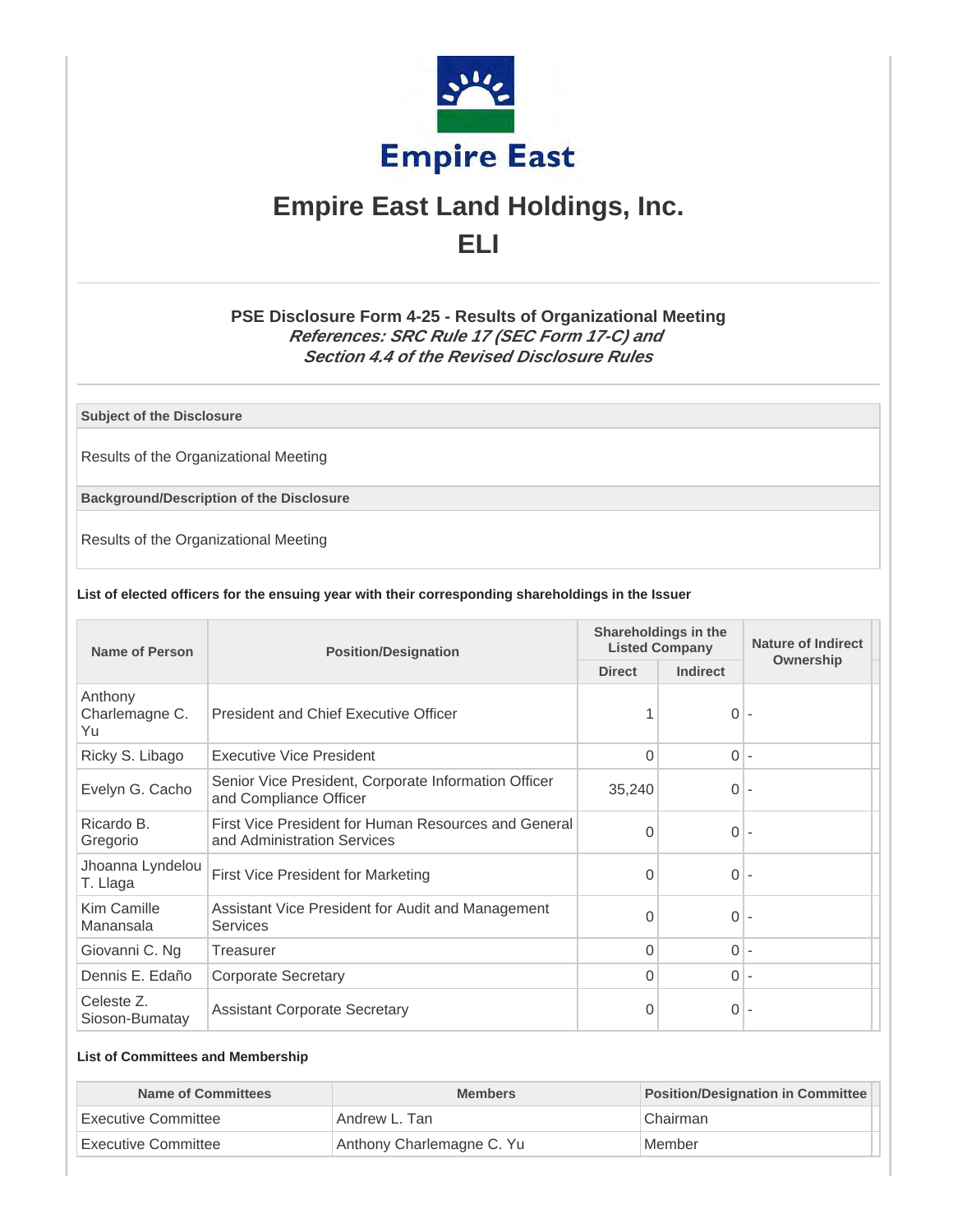| <b>Executive Committee</b>                                                                                                                                     | Evelyn G. Cacho                                 | Member   |  |  |
|----------------------------------------------------------------------------------------------------------------------------------------------------------------|-------------------------------------------------|----------|--|--|
| <b>Audit Committee</b>                                                                                                                                         | Alejo L. Villanueva, Jr. (Independent Director) | Chairman |  |  |
| <b>Audit Committee</b>                                                                                                                                         | Cresencio P. Aquino (Independent Director)      | Member   |  |  |
| <b>Audit Committee</b>                                                                                                                                         | Evelyn G. Cacho                                 | Member   |  |  |
| <b>Corporate Governance Committee</b>                                                                                                                          | Cresencio P. Aquino (Independent Director)      | Chairman |  |  |
| <b>Corporate Governance Committee</b>                                                                                                                          | Alejo L. Villanueva, Jr. (Independent Director) | Member   |  |  |
| <b>Corporate Governance Committee</b>                                                                                                                          | Enrique Santos L. Sy                            | Member   |  |  |
| <b>Board Risk Oversight Committee</b>                                                                                                                          | Alejo L. Villanueva, Jr. (Independent Director) | Chairman |  |  |
| <b>Board Risk Oversight Committee</b>                                                                                                                          | Cresencio P. Aquino (Independent Director)      | Member   |  |  |
| <b>Board Risk Oversight Committee</b>                                                                                                                          | Enrique Santos L. Sy                            | Member   |  |  |
| <b>Related Party Transaction Committee</b>                                                                                                                     | Cresencio P. Aquino (Independent Director)      | Chairman |  |  |
| <b>Related Party Transaction Committee</b>                                                                                                                     | Alejo L. Villanueva, Jr. (Independent Director) | Member   |  |  |
| Related Party Transaction Committee                                                                                                                            | Enrique Santos L. Sy                            | Member   |  |  |
| List of other material resolutions, transactions and corporate actions approved by the Board of Directors<br>None<br><b>Other Relevant Information</b><br>None |                                                 |          |  |  |
| Filed on behalf by:                                                                                                                                            |                                                 |          |  |  |
| <b>Name</b>                                                                                                                                                    | Evelyn Cacho                                    |          |  |  |
| SVP, Corporate Information Officer and Compliance Officer<br><b>Designation</b>                                                                                |                                                 |          |  |  |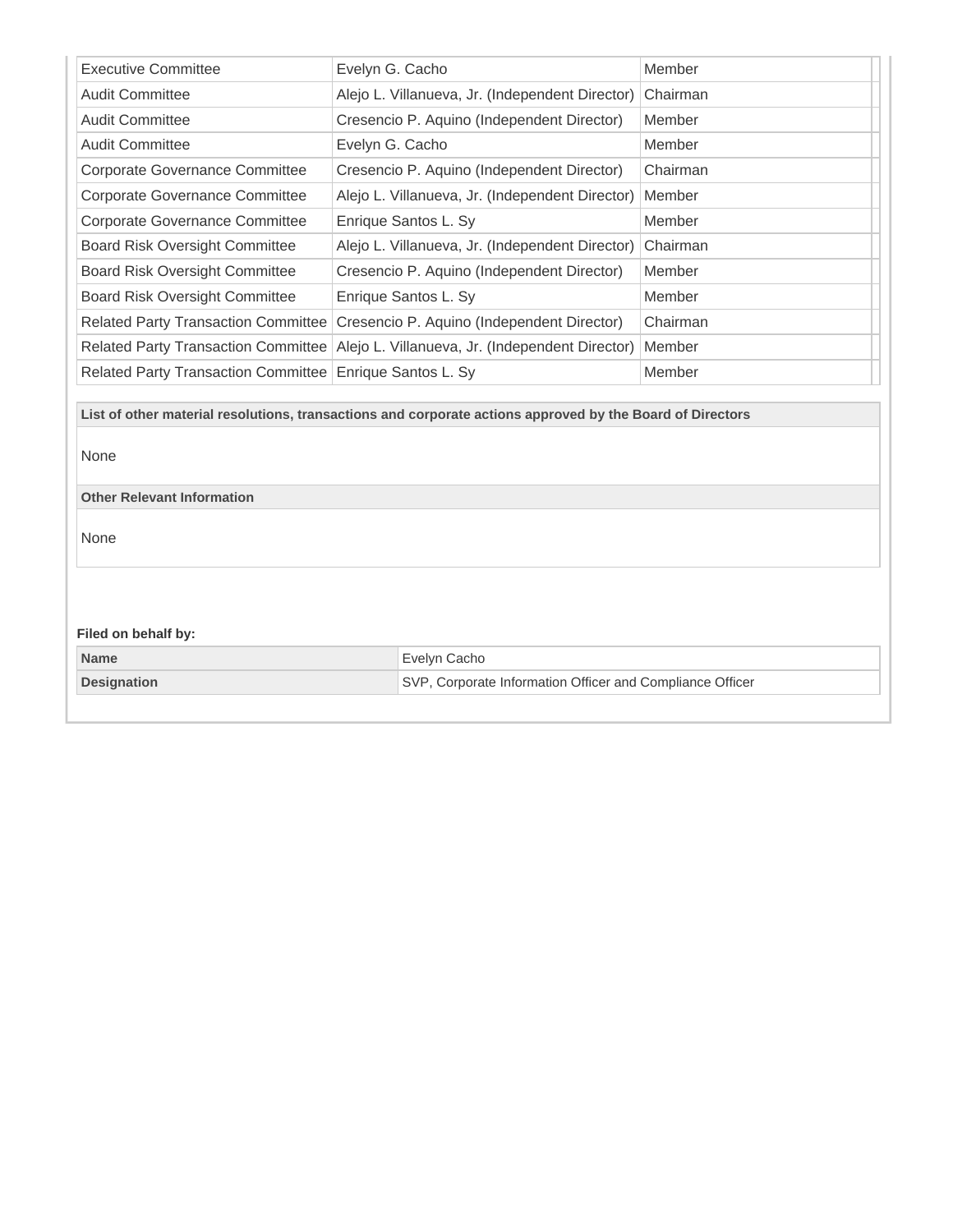## **SECURITIES AND EXCHANGE COMMISSION**

## **SEC FORM 17-C**

## **CURRENT REPORT UNDER SECTION 17 OF THE SECURITIES REGULATION CODE AND SRC RULE 17.2(c) THEREUNDER**

## 1. **June 13, 2018**

Date of Report

- 2. SEC Identification No: **AS094-006430** 3. BIR Tax Identification No : **003-942-108**
- 4. **EMPIRE EAST LAND HOLDINGS, INC.**  Exact name of issuer as specified in its charter

## 5. **Metro Manila**  Province, Country or other jurisdiction of incorporation or organization

- 6. (SEC Use Only) Industry Classification Code
- 7. **12th Floor, Alliance Global Tower 36th Street cor. 11th Avenue Uptown Bonifacio, Taguig City 1634** Address of principal office
- 8. **(632) 5544800**  Issuer's telephone number, including area code
- 9. Securities registered pursuant to Sections 8 and 12 of the SRC or Sections 4 and 8 of the RSA

| Title of Class | Number of Shares of Common |
|----------------|----------------------------|
|                | <b>Stock Outstanding</b>   |
|                |                            |

**Common 14,676,199,167** 

## 10. **Item 9 (b)**

The Board of Directors of the Company, in its organizational meeting held last today, elected Andrew L. Tan as Chairman of the Board and designated Cresencio P. Aquino as the Lead Independent Director.

The Board also elected the following executive officers:

| Anthony Charlemagne C. Yu<br>Ricky S. Libago | $\overline{\phantom{a}}$     | <b>President and Chief Executive Officer</b><br><b>Executive Vice President</b>     |
|----------------------------------------------|------------------------------|-------------------------------------------------------------------------------------|
| Evelyn G. Cacho                              |                              | Senior Vice President, Corporate<br>Information Officer, and Compliance<br>Officer  |
| Ricardo B. Gregorio                          |                              | First Vice President for Human Resources<br>and General and Administration Services |
| Jhoanna Lyndelou T. Llaga                    | $\qquad \qquad \blacksquare$ | First Vice President for Marketing                                                  |
| Kim Camille B. Manansala                     |                              | Assistant Vice President for Audit and Management<br><b>Services</b>                |
| Giovanni C. Ng                               |                              | Treasurer                                                                           |
| Dennis E. Edaño                              |                              | Corporate Secretary                                                                 |
| Celeste Z. Sioson-Bumatay                    | $\overline{\phantom{0}}$     | <b>Assistant Corporate Secretary</b>                                                |